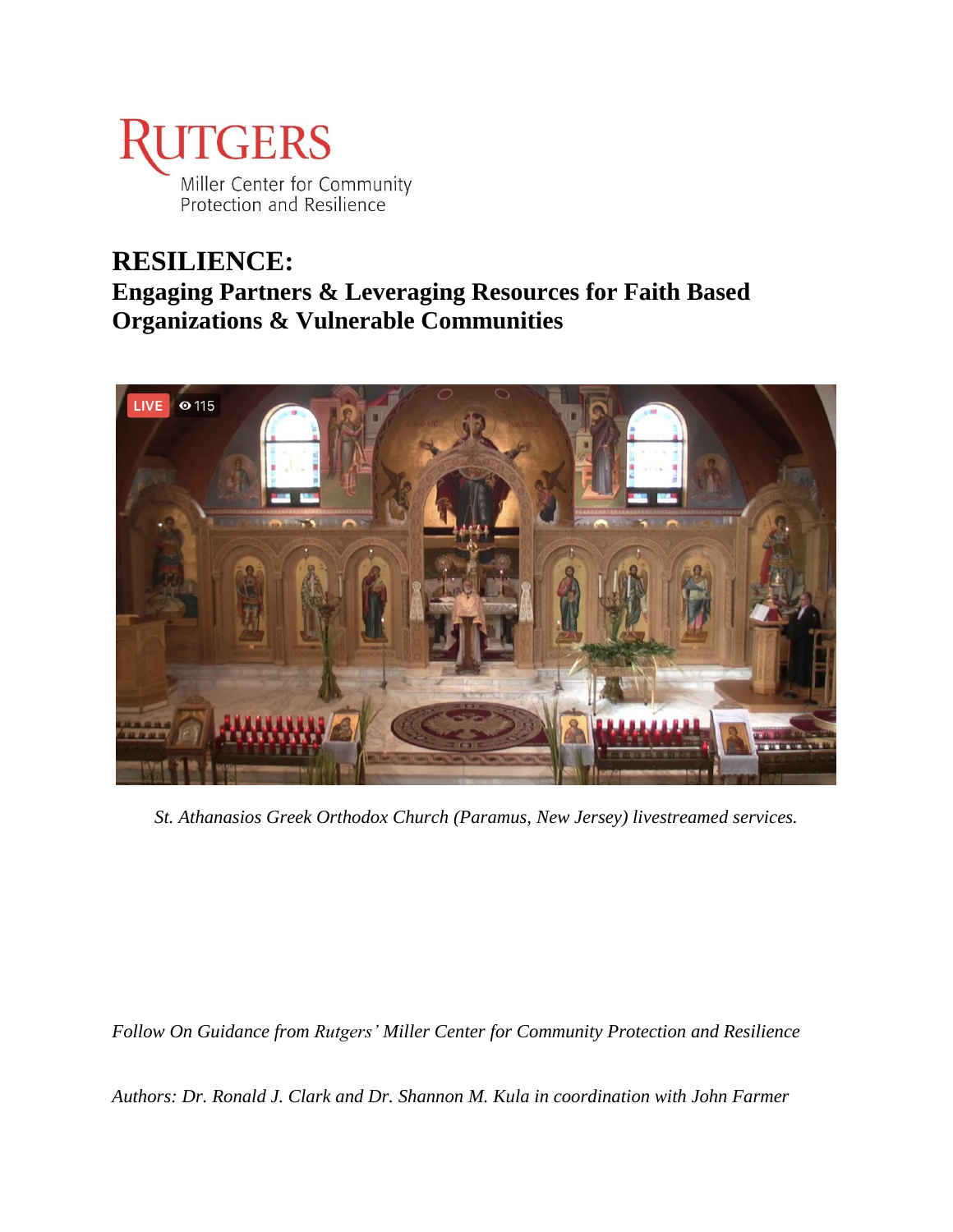## **Part IV: Connecting Communities with Partners & Resources**

By all accounts, we must anticipate several more weeks and even months ahead before we see a flattening of the curve across the country. As your community continues to isolate, engaging partners and leveraging resources for your community will be essential. It will keep your community strong in spirit, mind and body.



*St. Athanasios Greek Orthodox Church livestreamed services.*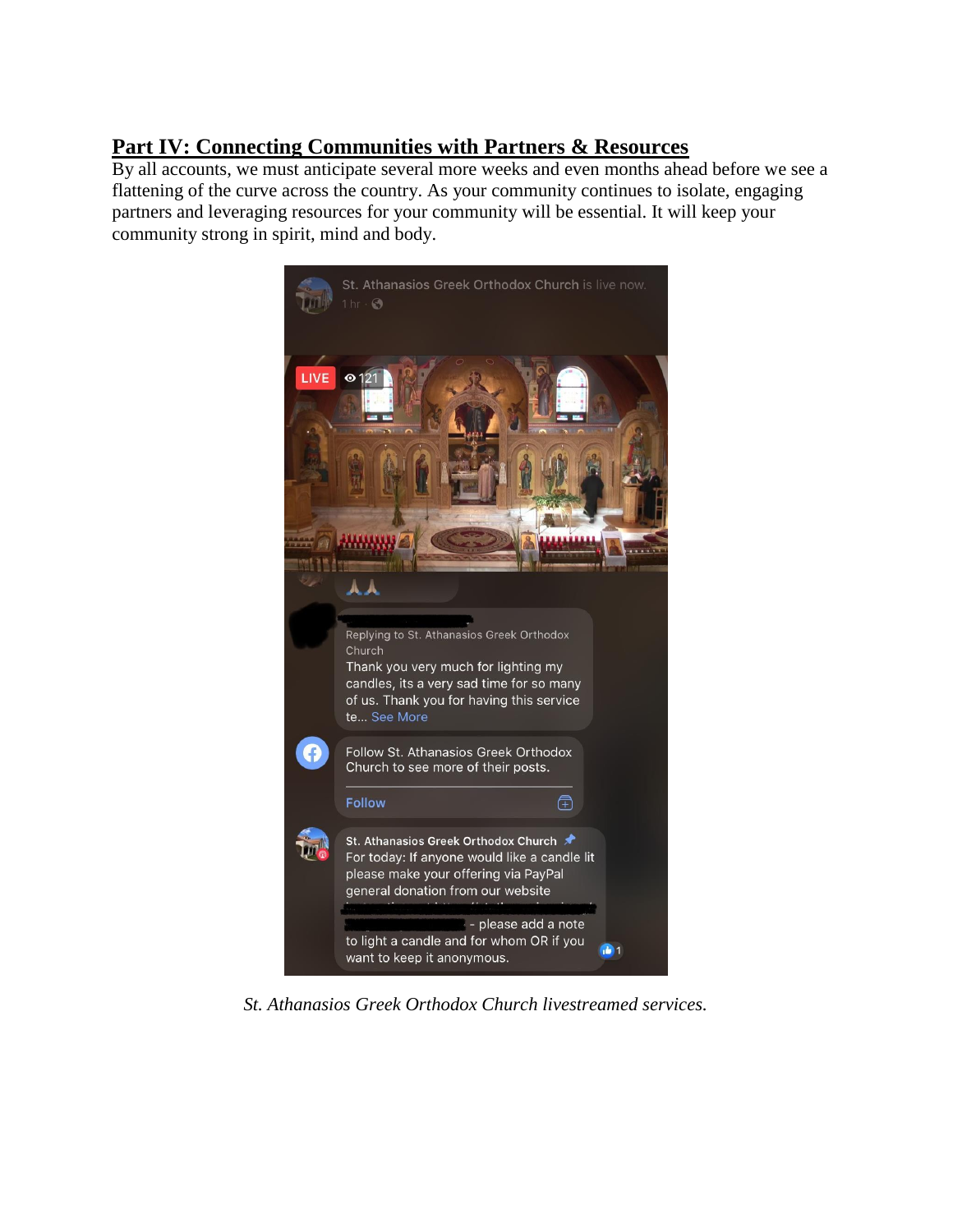

*Family and friends celebrate Passover Seder via video chatting.*

## **Government Resources Available:**

Federal - federal stimulus, HR 748, the **Coronavirus Aid Relief and Economic (CARE) Security Act** was signed into law Friday March 27, 2020.

## **Economic Impact Payment (also known as Stimulus checks) to households:**

Most Americans will receive a check for \$1,200 and they should arrive automatically. The amount of the check will be reduced based on the adjusted-gross-income filed from the previous year's tax returns. The IRS explains:

*U.S. residents will receive the Economic Impact Payment of \$1,200 for individual or head of household filers, and \$2,400 for married filing jointly if they are not a dependent of another taxpayer and have a work eligible Social Security number with adjusted gross income up to:*

- *\$75,000 for individuals*
- *\$112,500 for head of household filers and*
- *\$150,000 for married couples filing joint returns*

Go to the IRS [website](https://www.irs.gov/coronavirus/economic-impact-payment-information-center) for more information.

## **Tax filing deferred dates:**

The U.S. Treasury and Internal Revenue Service (IRS) announced the April 15, 2020, filing deadline has been moved to July 15, 2020.

If you expect a refund, however, the IRS suggests filing as soon as you can.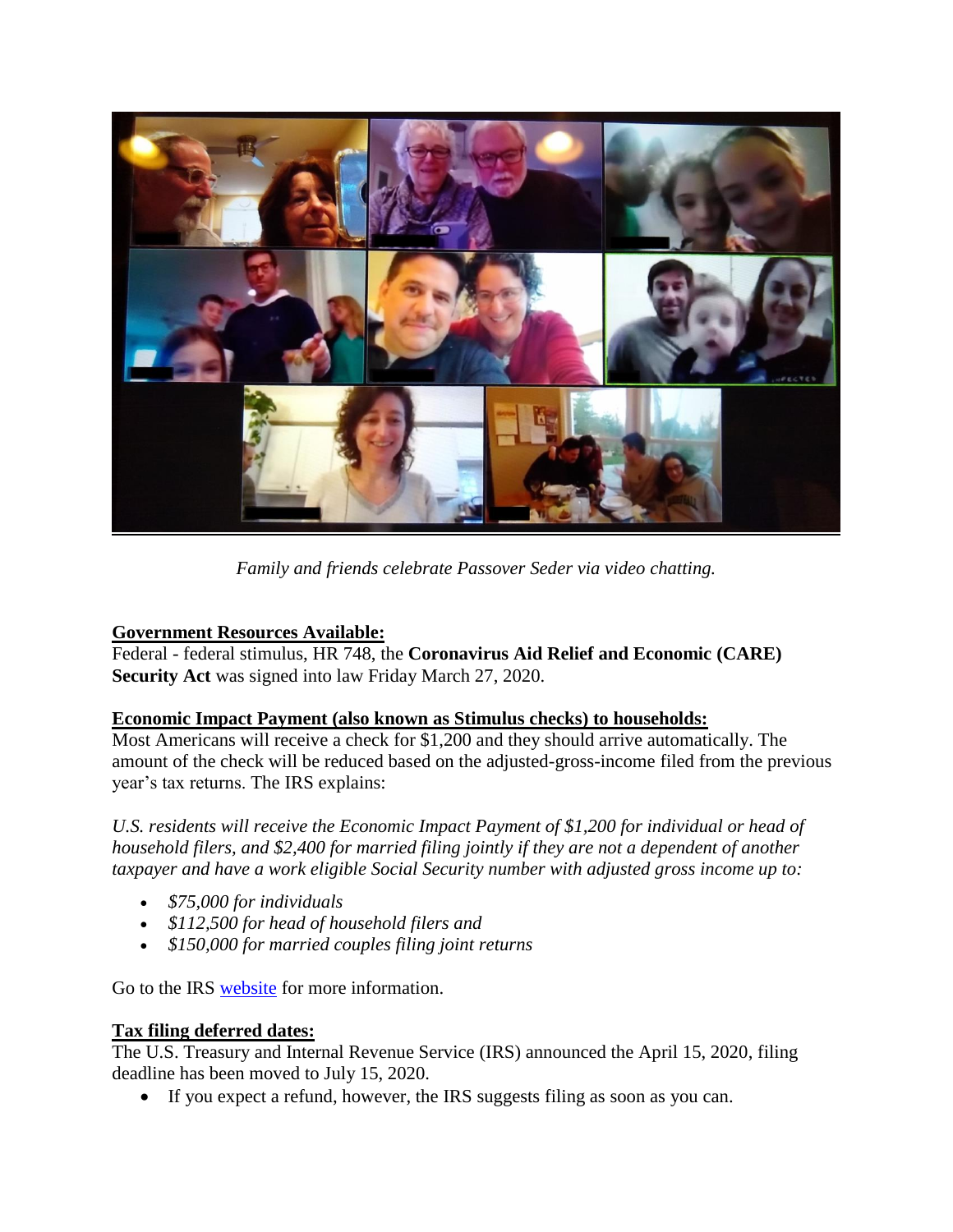For more information, visit the IRS [website.](https://www.irs.gov/newsroom/filing-and-payment-deadlines-questions-and-answers)

## **Employer Tax Credits created in response to COVID-19:**

- Credit for Sick and Family Leave
- Caring for Someone with Coronavirus
- Care for Children due to School or Daycare Closure
- Employee Retention Credit

Visit the IRS [website](https://www.irs.gov/coronavirus/new-employer-tax-credits) for more information.

#### **Mortgage Forbearance:**

Mortgage holders can request a delay in paying their mortgage for up to a year.

 Go directly to your mortgage servicing company and you tell them your situation. Many reports indicate that they do not require proof (i.e. doctor's note or layoff documentation).

#### **Unemployment Insurance Flexibilities:**

The U.S. Department of Labor's unemployment insurance program provides cash benefits to those workers who have become unemployed through no fault of their own. It is a joint statefederal program administered individually by each state.

The CARES Act created additional benefits:

- \$260 billion translating to a \$600 increase for every American struggling without a paycheck during the crisis
- An extension of benefits to an additional 4 months of federally funded unemployment insurance
- Expanding Access to allow part-time, self-employed and gig economy workers to access unemployment benefits

Look up your state for information and how to file on the Career One [Stop website.](https://www.careeronestop.org/LocalHelp/UnemploymentBenefits/find-unemployment-benefits.aspx)

#### **Small Business Assistance:**

Learn about the [Paycheck Protection Program](https://www.sba.gov/funding-programs/loans/coronavirus-relief-options/paycheck-protection-program-ppp) on the Small Business Administration's website.

• \$376 billion in loan forgiveness grants to small business (less than 500 employees) and non-profits to maintain existing workforce to help pay for payroll, rent, mortgage and utilities. Loan amounts are 2.5 times each business' average 2019 payroll costs and require maintaining staff on payroll.

Learn about the [Economic Injury Disaster Loan Emergency Advance](https://www.sba.gov/funding-programs/loans/coronavirus-relief-options/economic-injury-disaster-loan-emergency-advance) on the Small Business Administration's website.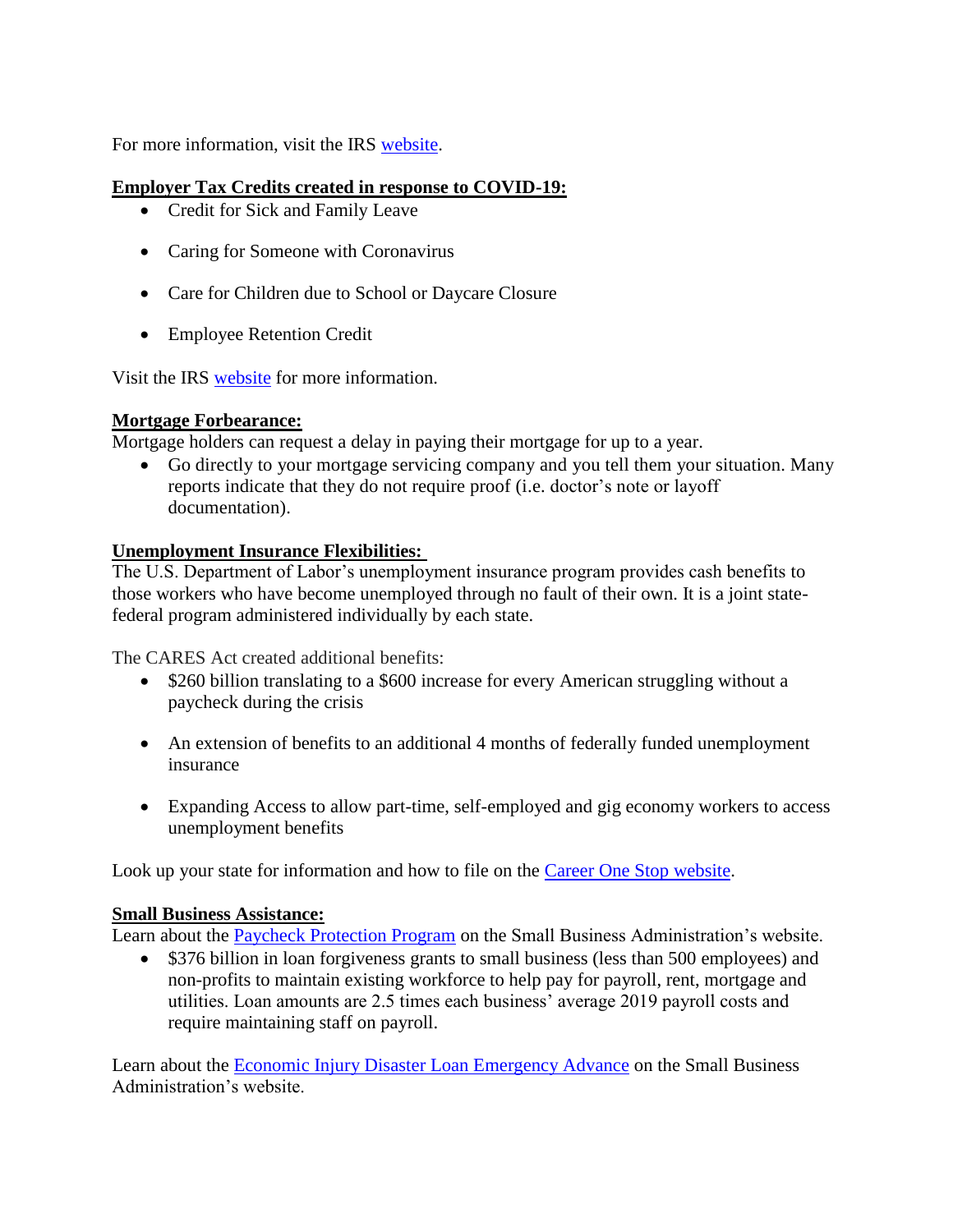\$10 billion for SBA emergency grants of up to \$10,000 to provide immediate relief for small business, private non-profit or veterans groups operating costs and will not have to be repaid.

Learn about the **SBA Express Bridge Loans** on the Small Business Administration website.

• \$17 billion for SBA to cover 6 months of payments for small businesses with existing SBA loans – terms are up to \$25,000 loans, quick turnaround and all or part will be repaid.

#### **State Updates: Review the latest executive orders from Governors**

Some examples include:

- [New Jersey Governor Executive Orders](https://nj.gov/infobank/eo/056murphy/)
- [New York Governor Executive Orders](https://www.governor.ny.gov/executiveorders)
- Connecticut [Governor Executive Orders](https://portal.ct.gov/Office-of-the-Governor/Governors-Actions/Executive-Orders/Governor-Lamonts-Executive-Orders)

## **State Updates: Review the latest COVID-19 guidance from state offices of homeland security/preparedness**

Some examples include:

- [New Jersey Office of Homeland Security & Preparedness](https://www.njhomelandsecurity.gov/covid19)
- [New York State Division of Homeland Security and Emergency Services](http://www.dhses.ny.gov/)
- [Connecticut State Division of Emergency Management and Homeland Security](https://portal.ct.gov/DEMHS/Coronavirus)

#### **Local Updates:**

- [Non-profits expanding food distribution sites in coordination with local food banks](https://foodbanksj.org/coronavirus-preparedness-plan/)
- [Camden NJ providing food for students and families](http://www.camden.k12.nj.us/for_families/coronavirus_information/access_to_meals)
- [Community FoodBank of New Jersey –](https://cfbnj.org/coronavirus) COVID-19 Updates and Information
- [Philadelphia mobile food pantry pop-ups](https://www.phila.gov/2020-03-28-where-to-find-free-nutritious-food-during-covid-19/)

#### **Online School Resources:**

- [Laptops for students to do homework](https://www.tapinto.net/towns/camden/sections/education/articles/camden-school-district-receives-400k-to-purchase-laptops-for-remote-learning) in Camden, NJ
- [Coronavirus: Newark Students Get Laptops, Free Internet During School Closure](https://patch.com/new-jersey/newarknj/coronavirus-newark-students-get-laptops-free-internet-during-school-closure)
- [CircleTime Fun](https://circletimefun.com/)
- [Have Fun Teaching](https://www.havefunteaching.com/resources/relief-packs)